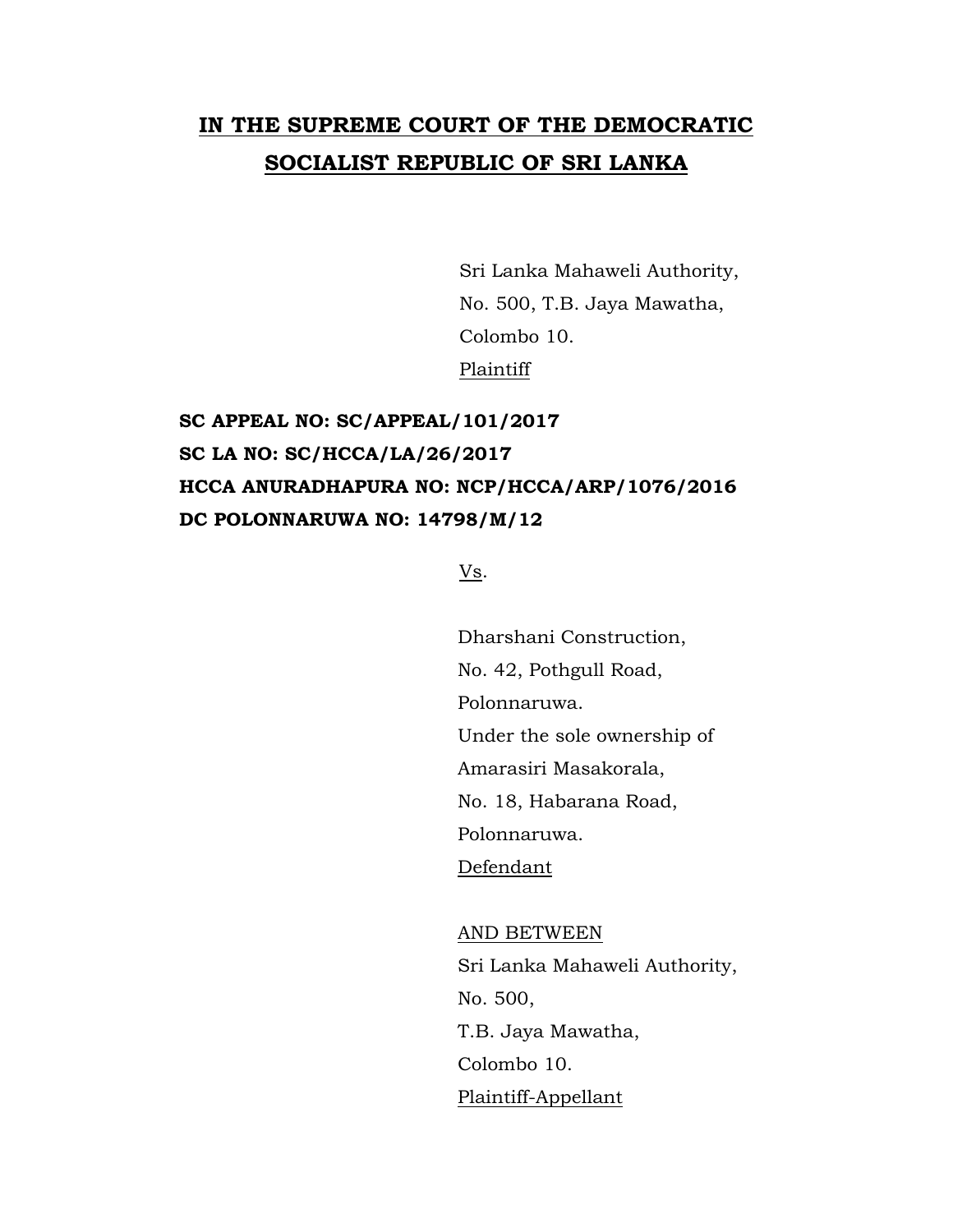Vs.

Dharshani Construction No. 42, Pothgull Road, Polonnaruwa. Under the sole ownership of Amarasiri Masakorala, No. 18, Habarana Road, Polonnaruwa. Defendant-Respondent

## AND NOW BETWEEN

Dharshani Construction, No. 42, Pothgull Road, Polonnaruwa. Under the sole ownership of Amarasiri Masakorala, No. 18, Habarana Road, Polonnaruwa. Defendant-Respondent-Appellant

## Vs.

Sri Lanka Mahaweli Authority, No. 500, T.B. Jaya Mawatha, Colombo 10. Plaintiff-Appellant-Respondent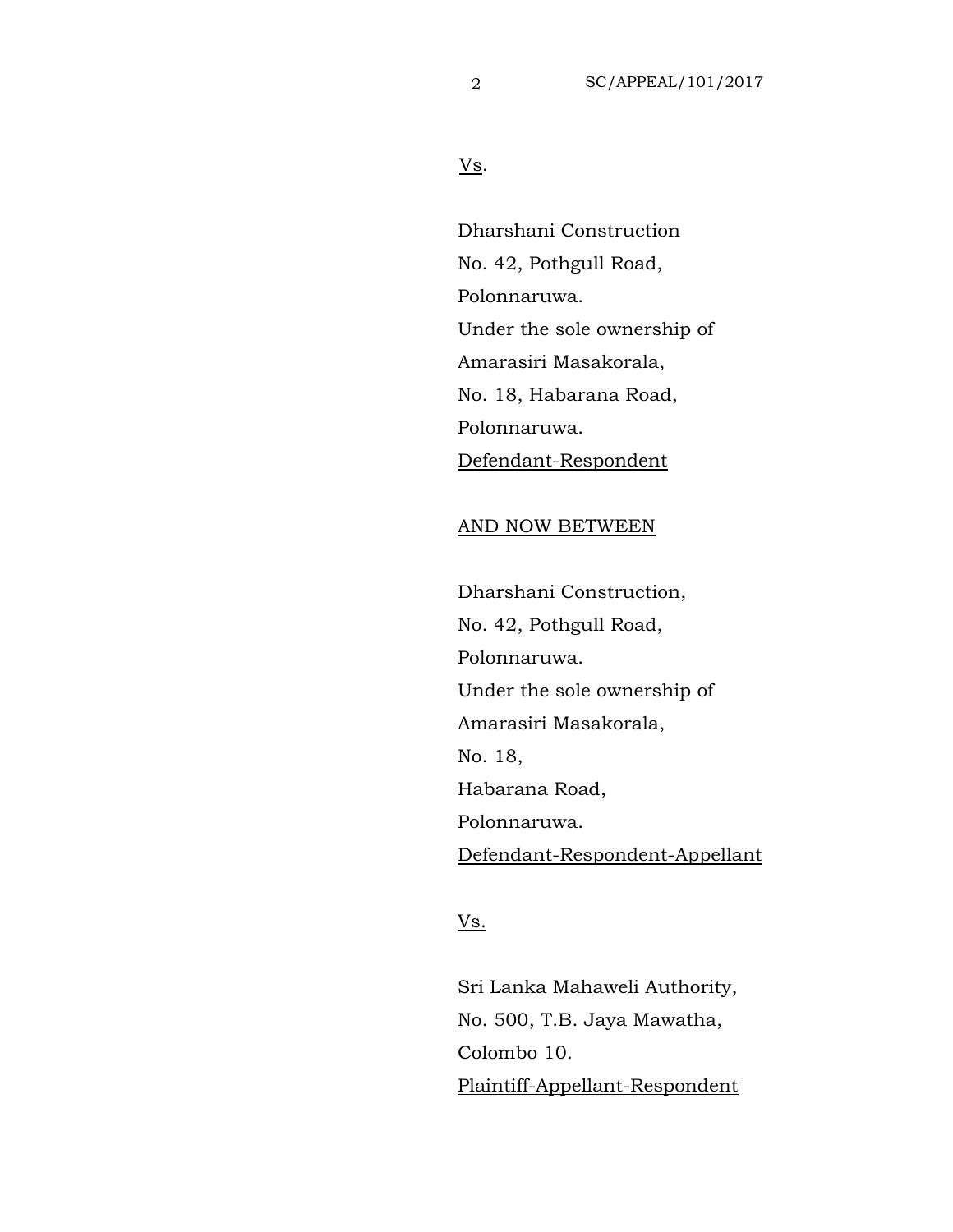Before: Murdu Fernando, P.C., J. Achala Wengappuli, J. Mahinda Samayawardhena, J.

Counsel: Senaka De Saram for the Defendant-Respondent-Appellant.

> Rajitha Perera, S.S.C., for the Plaintiff-Appellant-Respondent.

Argued on : 05.07.2021

Written submissions:

by the Defendant-Respondent-Appellant on 14.07.2017.

by the Plaintiff-Appellant-Respondent on 16.08.2017.

Further written submissions:

by the Plaintiff-Appellant-Respondent on 14.07.2021.

Decided on: 15.10.2021

Mahinda Samayawardhena, J.

The plaintiff Mahaweli Authority and the defendant contractor entered into a written agreement marked P2 to make improvements to the spillway and tail canal of the Pimburattewa tank in the Polonnaruwa District. In terms of clause 59.2(a) of the agreement, the plaintiff terminated the agreement by letter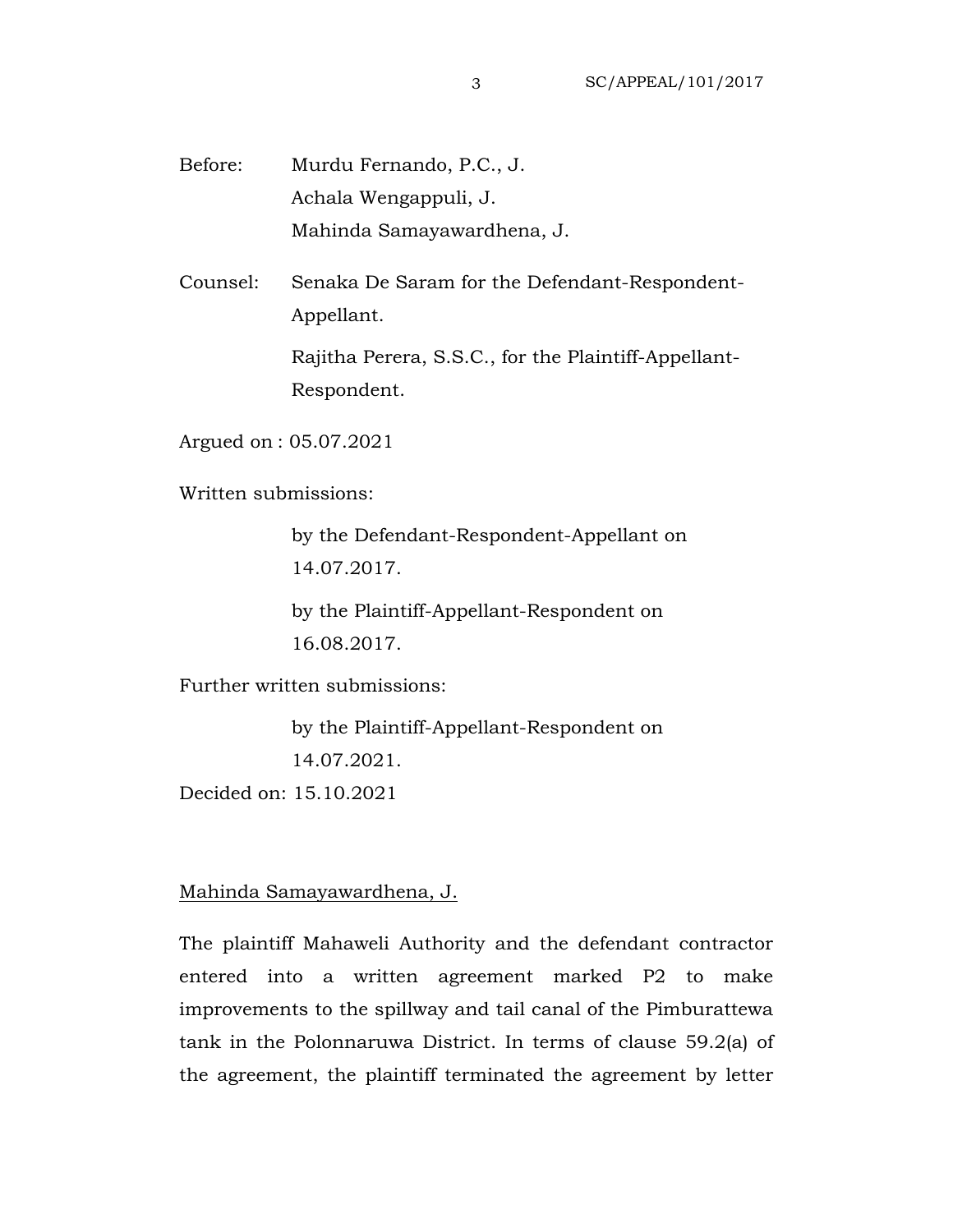dated 01.03.2006 marked P10 on the basis that the defendant had stopped work for more than 28 days without authorisation.

Clauses 59.1 and 59.2(a) of the agreement read as follows:

*59.1 The employer or the contractor may terminate the services under the contract if the other party causes a fundamental breach of the contract.*

*59.2(a) Fundamental breach of contract shall include, but shall not be limited to, the contractor stops work for 28 days when no stoppage of work is shown on the current program and the stoppage has not been authorised by the engineer.*

By letter P10 the plaintiff also informed the defendant that in terms of clause 60.1 of the agreement steps would be taken to decide on "*the payment upon termination and completion of the balance work of the contract*."

Clause 60.1 reads as follows:

*If the services of the contractor under the contract is terminated because of a fundamental breach of contract by the contractor, the engineer shall issue a certificate for the value of the work done and materials ordered less advance payments remaining to be recovered at up to the date of the issue of the certificate and less the percentage to apply to the value of the work not completed. Additional liquidated damages shall not apply. If the total amount due to the employer exceeds any payment due to the contractor, the difference shall be a debt payable to the employer.*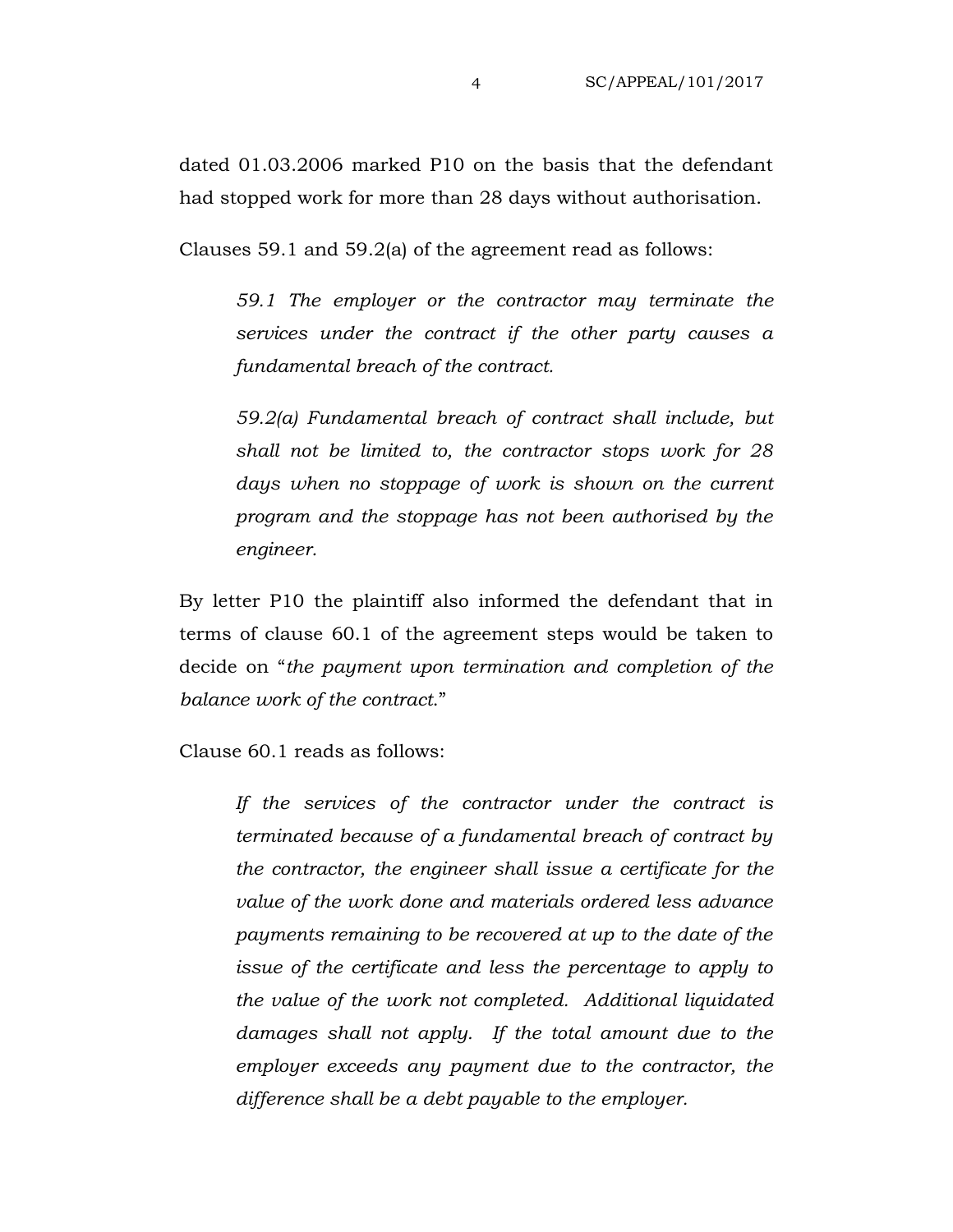Clause 60.1 shall be read with "*Contract Data*" as agreed upon by the parties which states "*The percentage to apply to the value of the work not completed, representing the employer's [plaintiff's] additional cost for completing the works, is 25%*."

P10 further stated that the defendant would be informed of when he would be required to be present at the site for the final measurements in order to prepare the final payment bill subsequent to termination.

Notwithstanding the defendant was informed of the date, he was not present at the site inspection. The summary of the final payment prepared *ex parte* is marked P12, whereby it was calculated that the value of 25% of the incomplete work of the defendant in terms of clause 60.1 of the agreement is Rs. 2,150,000.

Thereafter by the letter of demand dated 26.04.2006 marked P14 the plaintiff demanded this sum from the defendant.

As the defendant failed to make this payment, the plaintiff filed this action against the defendant in the District Court of Polonnaruwa on 24.04.2012 seeking to recover the said sum with legal interest. The defendant filed the answer seeking dismissal of the plaintiff's action and also made a claim in reconvention to recover a sum of Rs. 3,000,000 from the plaintiff for the termination of the agreement.

After trial, the District Court dismissed the plaintiff's action on the basis that the action is prescribed in terms of section 6 of the Prescription Ordinance, as it was not instituted within six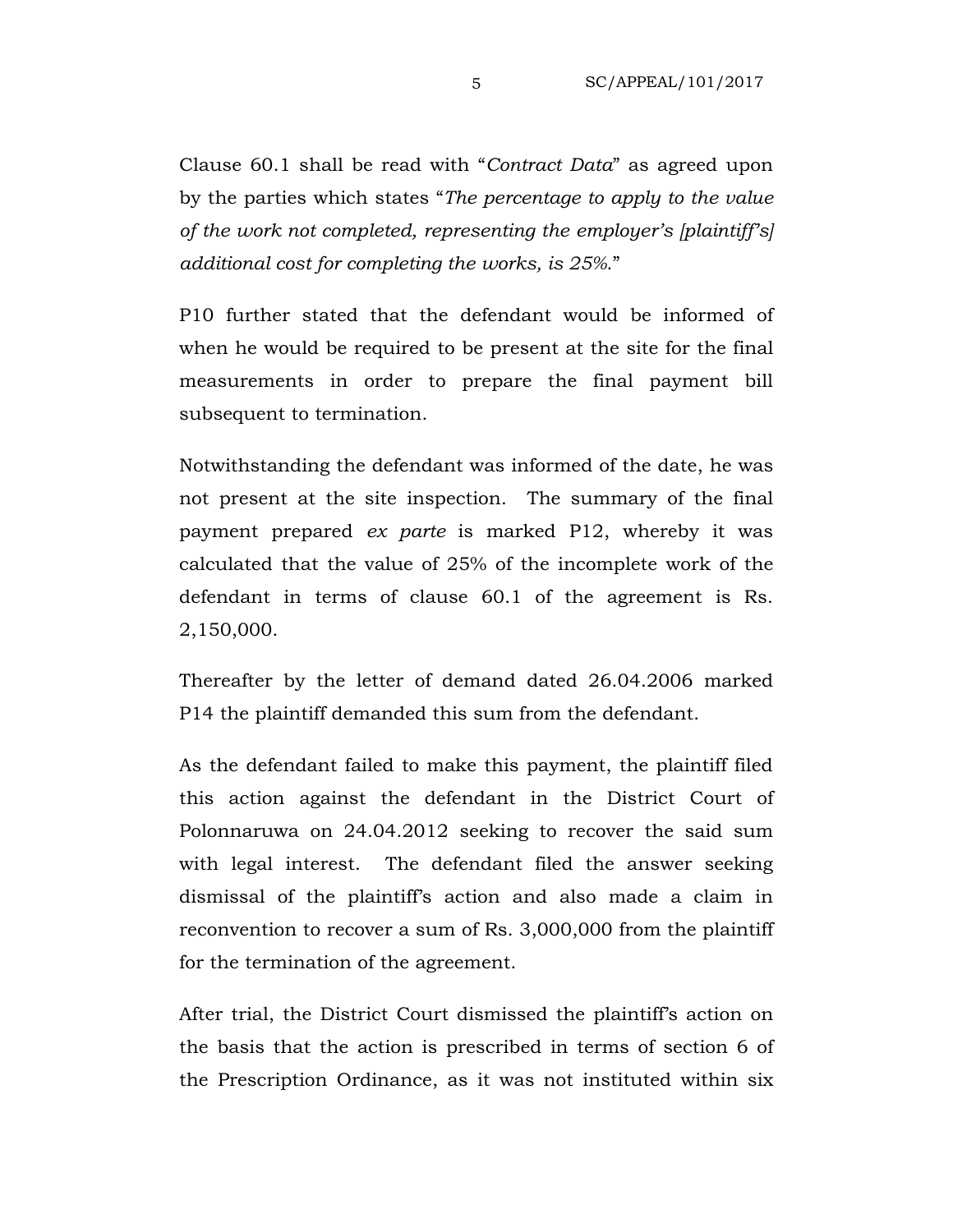years of the date of termination of the agreement. The District Court also dismissed the defendant's claim in reconvention.

Being aggrieved by this judgment, the plaintiff appealed to the High Court of Civil Appeal. The High Court of Civil Appeal set aside the judgment of the District Court and directed the District Court to enter judgment as prayed for in the prayer to the plaint on the basis that the cause of action accrued to the plaintiff against the defendant on the date the demand was made by P14 and, as the action was filed within six years of the date of the demand, the action is not prescribed in terms of section 6 of the Prescription Ordinance.

This court granted leave to appeal against the judgment of the High Court of Civil Appeal on the following questions of law:

- *(a) Did the High Court of Civil Appeal fail to consider that the plaint filed on 24.04.2012 was prescribed in terms of section 6 of the Prescription Ordinance?*
- *(b) Did the High Court of Civil Appeal misinterpret section 6 of the Prescription Ordinance?*
- *(c) Did the High Court of Civil Appeal fail to consider that clause 60.1 of the agreement is part of the agreement and not a separate ground which triggers a separate cause of action upon termination of the agreement?*
- *(d) Did the High Court of Civil Appeal misdirect itself when it decided that the cause of action against the defendant arose from the date the demand was made on 26.04.2006?*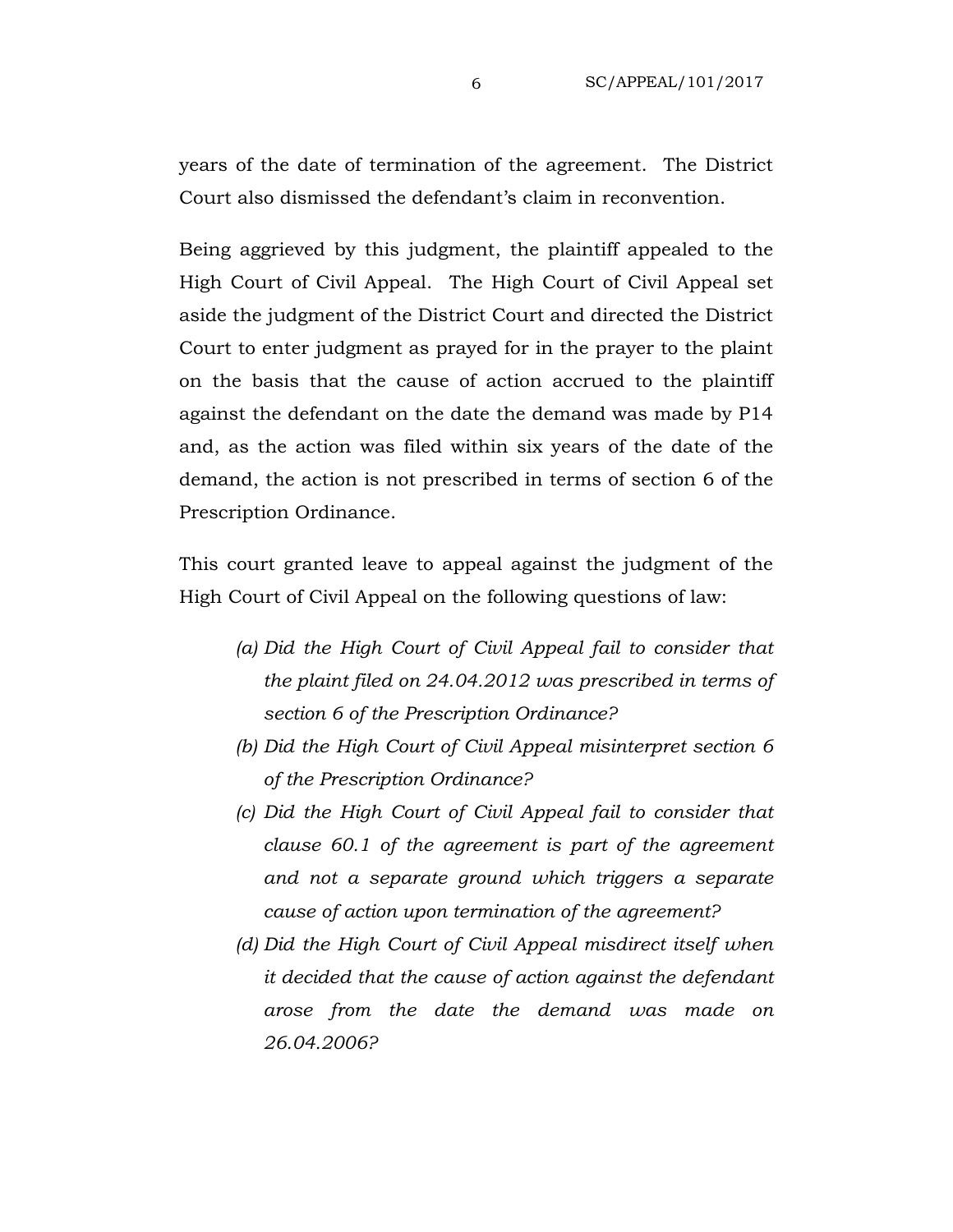Both parties rely on section 6 of the Prescription Ordinance in that the plaintiff's position is that the prescriptive period of six years starts to run from the date of the demand by P14 (which was accepted by the High Court of Civil Appeal) whereas the defendant's position is that the prescriptive period of six years starts to run from the date of the termination of the agreement by P10 (which was accepted by the District Court). It is common ground that if the plaintiff's interpretation is accepted the cause of action is not prescribed and if the defendant's interpretation is accepted it is.

Section 6 of the Prescription Ordinance reads as follows:

*No action shall be maintainable upon any deed for establishing a partnership, or upon any promissory note or bill of exchange, or upon any written promise, contract, bargain, or agreement, or other written security not falling within the description of instruments set forth in section 5, unless such action shall be brought within six years from the date of the breach of such partnership deed or of such written promise, contract, bargain, or agreement, or other written security, or from the date when such note or bill shall have become due, or of the last payment of interest thereon.*

Learned counsel for the defendant strenuously submits that in terms of section 6 of the Prescription Ordinance, an action shall be brought within six years "from the date of the breach" of the agreement and, in terms of the letter of termination P10 read with clause 59.2(a) of the agreement, the breach of the agreement occurred on the date of the letter of termination since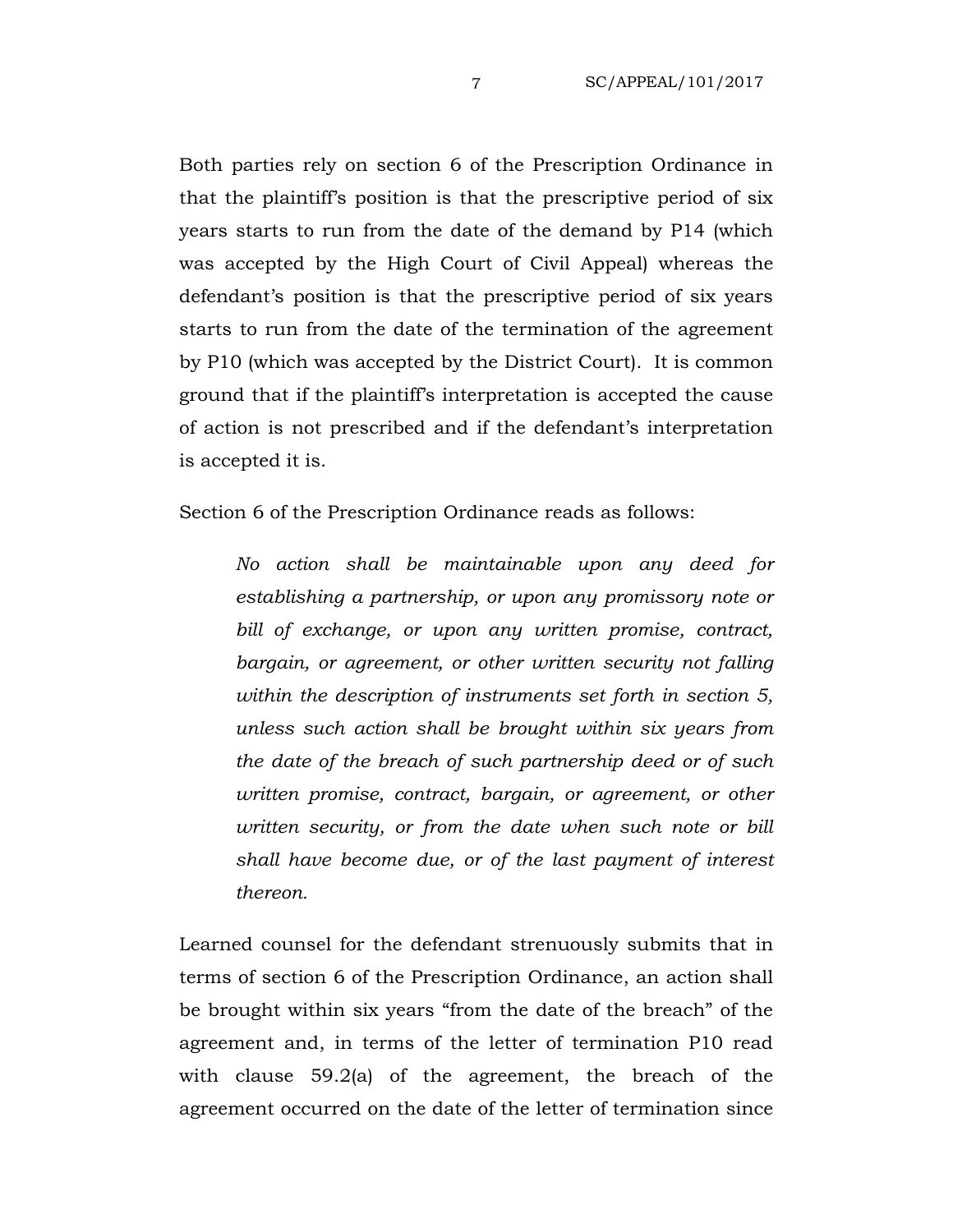discontinuing work for more than 28 days is a fundamental breach as per clause 59.2(a). This is no doubt an interesting argument in the literal application of section 6 but the legal application of the section in my view does not support the argument.

Let me explain. What is prescribed after the lapse of six years in terms of section 6 of the Prescription Ordinance? It is none other than the cause of action. Every action is based on a cause of action and section 40(d) of the Civil Procedure Code mandates the plaintiff to particularise his cause of action in the plaint. What is a cause of action? According to section 5 of the Civil Procedure Code, "*cause of action is the wrong for the prevention or redress of which an action may be brought, and includes the denial of a right, the refusal to fulfill an obligation, the neglect to perform a duty and the infliction of an affirmative injury*." What is the cause of action the plaintiff says accrued to him in paragraph 9 of the plaint? It is the recovery of the value of 25% of the incomplete work calculated in a sum of Rs. 2,150,000 in terms of clause 60.1 of the agreement. This sum which the defendant is obliged to pay in terms of the agreement was not paid notwithstanding a demand was made by P14 dated 26.04.2006.

The next question is when does the prescriptive period of six years in terms of section 6 begin to run? Learned counsel for the defendant claims that clause 60.1 is part of the agreement which cannot be considered in isolation. I totally agree. Learned counsel then develops his argument to say that a separate cause of action cannot accrue to the plaintiff upon clause 60.1 when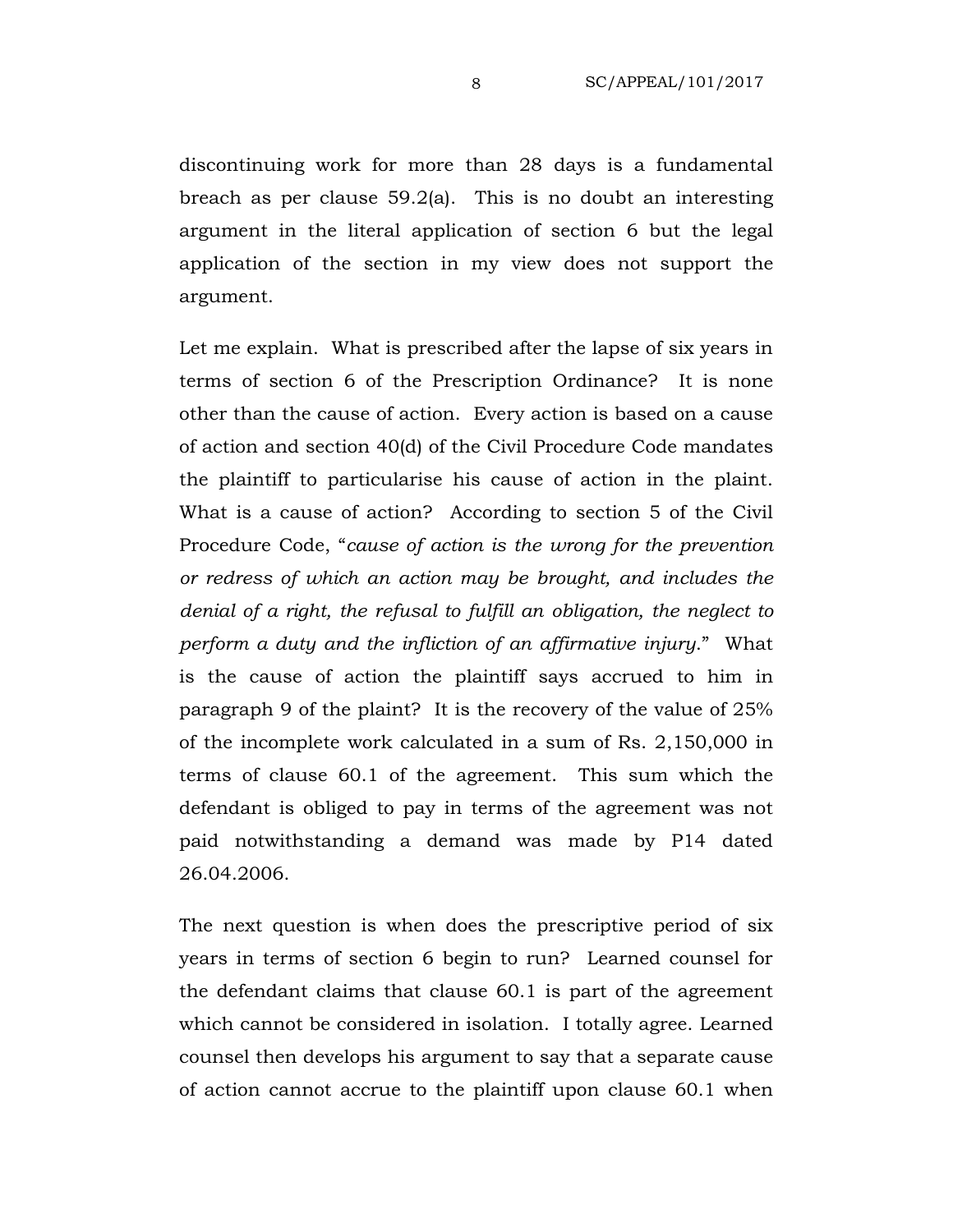the cause of action has already accrued to the plaintiff upon the breach of the agreement which culminated in the termination of the agreement by P10. I cannot agree.

An agreement can give rise to several causes of action at different stages. The termination of the agreement under clause 59 gave rise to a technical cause of action but nothing flows from it. It is the next step set out in clause 60 that gives rise to a practical cause of action to either party. What is relevant is the breach of the agreement giving rise to a cause of action contemplated by section 6 of the Prescription Ordinance. The question at what point such a breach takes place depends upon the facts of the particular case.

In order for clause 60.1 to apply, the engineer shall prepare the final bill after the site inspection with the participation of the defendant. This is not possible at the termination of the agreement in terms of clause 59.1 although clause 59.1 is linked to clause 60.1.

The aforesaid argument of learned counsel would have succeeded if liquidated damages was the remedy the parties agreed upon after the breach of the agreement leading to its termination. In such an event, there is no further step to be taken to calculate damages as parties have already agreed predetermined damages at the time of entering into the agreement. In the instant case, clause 60.1 expressly provides that apart from the calculated damages, "*Additional liquidated damages shall not apply*."